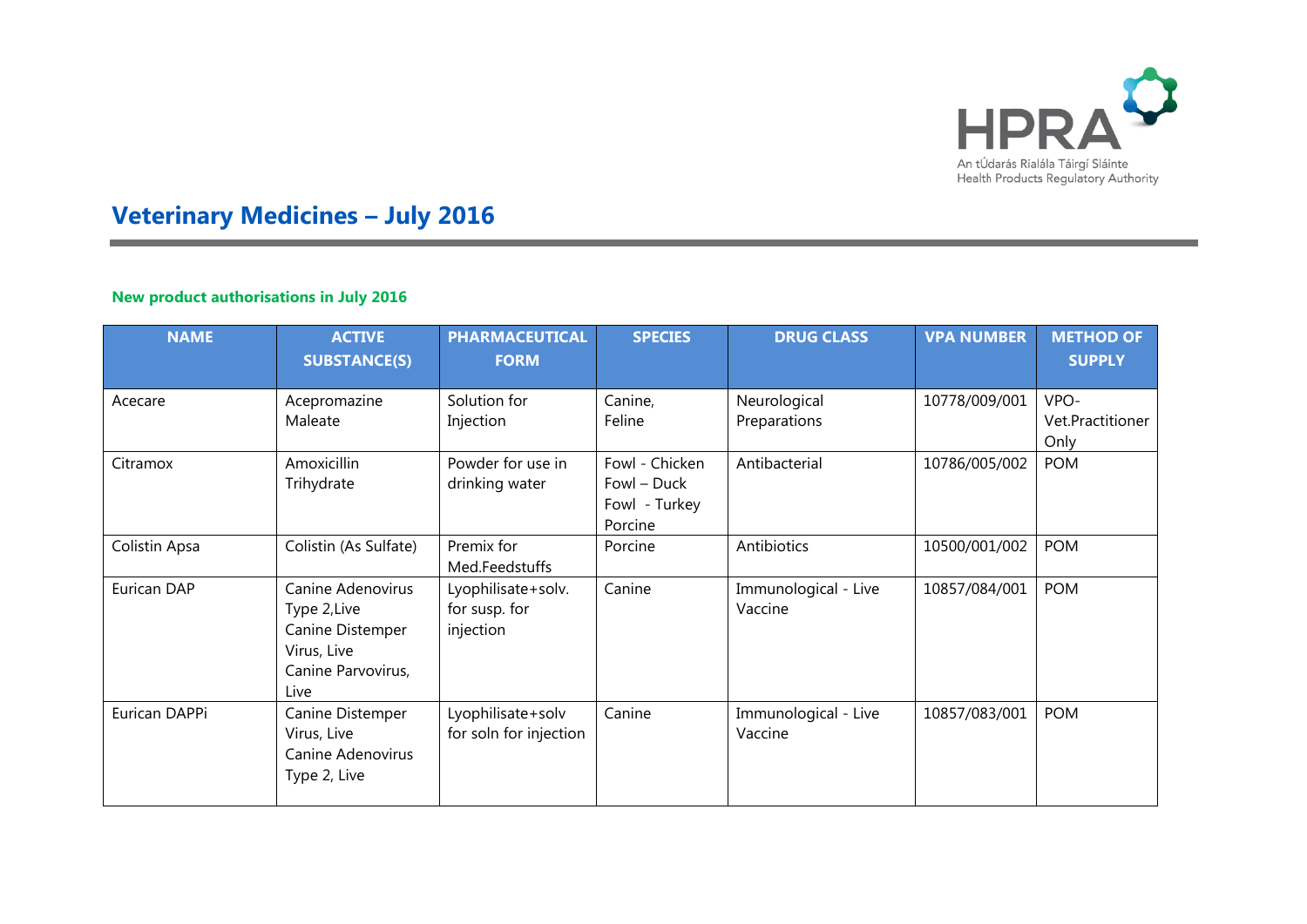

| <b>NAME</b>   | <b>ACTIVE</b><br><b>SUBSTANCE(S)</b>                              | <b>PHARMACEUTICAL</b><br><b>FORM</b> | <b>SPECIES</b>                                                                                        | <b>DRUG CLASS</b>            | <b>VPA NUMBER</b> | <b>METHOD OF</b><br><b>SUPPLY</b> |
|---------------|-------------------------------------------------------------------|--------------------------------------|-------------------------------------------------------------------------------------------------------|------------------------------|-------------------|-----------------------------------|
|               | Canine Parvovirus,<br>Live<br>Canine Parainfluenza<br>Virus, Live |                                      |                                                                                                       |                              |                   |                                   |
| Hidrocolistin | Colistin Sulfate                                                  | Oral Solution                        | Bovine<br>Fowl - Chicken<br>Fowl - Turkey<br>Ovine<br>Porcine                                         | Antibiotics                  | 10790/009/001     | <b>POM</b>                        |
| Isocare       | Isoflurane                                                        | <b>Inhalation Vapour</b><br>Liquid   | Avian<br>Canine<br>Equine - Food<br>Feline<br>Ferret<br>Gerbils<br>Guinea Pigs<br>Hamsters<br>Reptile | Neurological<br>Preparations | 10778/008/001     | VPO-<br>Vet.Practitioner<br>Only  |
| Metaxol       | Sulfamethoxazole<br>Trimethoprim                                  | Oral Solution                        | Fowl - Chicken<br>Porcine                                                                             | Antibacterial                | 10989/066/001     | <b>POM</b>                        |